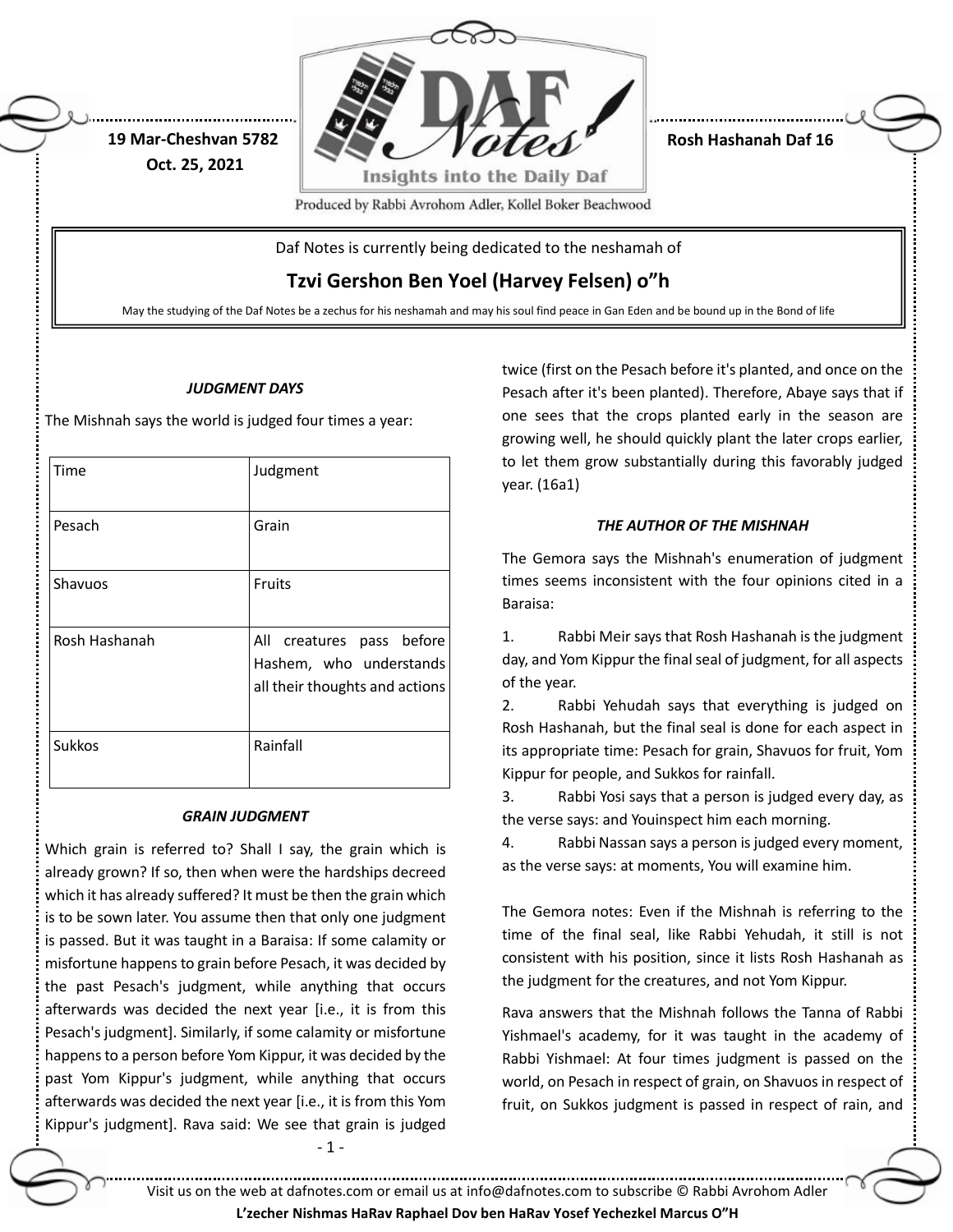

man is judged on Rosh Hashanah and his decree is sealed on Yom Kippur. The statements of the Mishnah must then be taken to refer to the preliminary judgment. (16a1 – 16a2)

Rav Chisda asks: Why does Rabbi Yosi say that judgment is each day? – Did he not say his reason? [It is written:] You inspect him each morning!? We meant as follows: Why did he not say like Rabbi Nassan? Because 'examine' may mean a superficial investigation (and not a judgment); accordingly, 'inspection' may mean a superficial investigation as well? Rather, Rav Chisda said: Rabbi Yosi's reason is from here: [Shlomo says that] Hashem does the judgment of His servant (Shlomo) and His nation Israel, the matter of each day in its day.

And Rav Chisda said: If a king and a community are being judged, the king is judged first, as it is stated: Hashem does the judgment of His servant and His nation Israel. What is the reason? Either because it isn't proper to leave the king waiting outside, or because it is preferable for the king to be judged before the wrath has been incurred from judging the community. (16a2)

Rav Yosef says: We, who pray each day for the sick and weak, seem to follow Rabbi Yosi, who says that Hashem judges each day.

Alternatively, the Gemara says that it may be independent of this dispute, as Rabbi Yitzchak says that it is always fitting for a person to cry out to Hashem, before or after a judgment is rendered. (16a3)

# *MITZVOS ON JUDGMENT DAYS*

The Gemora cites a Baraisa in which Rabbi Yehudah explains in the name of Rabbi Akiva why the Torah commanded various activities throughout the year, based on the judgments made:

Why did the Torah say: Bring the omer sacrifice (from grain) on Pesach? Because Pesach is the judgment time for grain. Therefore, the Holy One, Blessed be He, said, Bring before Me an 'omer' on Pesach so that your produce in the fields may be blessed. Why did the Torah say: Bring the two loaves on Shavuos? Because Shavuos is the judgment time for fruits on the tree. Therefore, the Holy One, Blessed be He, said: Bring before Me two loaves on Shavuos so that the fruit of your trees may be blessed. Why did the Torah say: Offer a water libation on Sukkos? The Holy One, Blessed be He, said: Libate water before Me on Sukkos, so that your rains this year may be blessed. Pray on Rosh Hashanah with mention of kingdom, remembrance and shofar. 'Kingdom' is to accept My sovereignty over yourselves; 'remembrance' is to bring your remembrance to Me favorably, and with what? It is with the 'shofar'. (16a3 – 16a4)

Rabbi Avahu said: Why do we blow with a shofar of a ram? – The Holy One, Blessed be He, said: Blow before Me using a shofar of a ram, so that I will remember for you the binding of Yitzchak the son of Avraham (who was replaced by a ram), and I will consider it for you as if you had bound yourselves before Me. (16a4)

## *RABBI YITZCHAK*

The Gemora cites statements of Rabbi Yitzchak:

1. Why do we blow the shofar on Rosh Hashanah? The Gemora challenges this question, as the Torah mandates that we blow the shofar, and therefore emends the question to be: Why we sound a teru'ah blast? The Gemora challenges this as well, as the Torah mandates this form of blowing as well, and therefore emends the question to be: Why do we blow the shofar once sitting (before mussaf) and once while standing (during mussaf)? Rabbi Yitzchak explains that we do this to confuse the Satan.

- 2. Any year in which the shofar was not blown at the start, will end off with troubles, since the Satan was not confused.
- 3. Any year which begins lowly will end off with wealth, as the verse refers to Hashem judging the land of Israel *meraishis – from the start of* the year until *acharis – the end of* the year, which can also be read as from *rashis – the lowliness (humility)* at the start will come *acharis – a [good] ending*.

4. A person is always judged only on his current actions,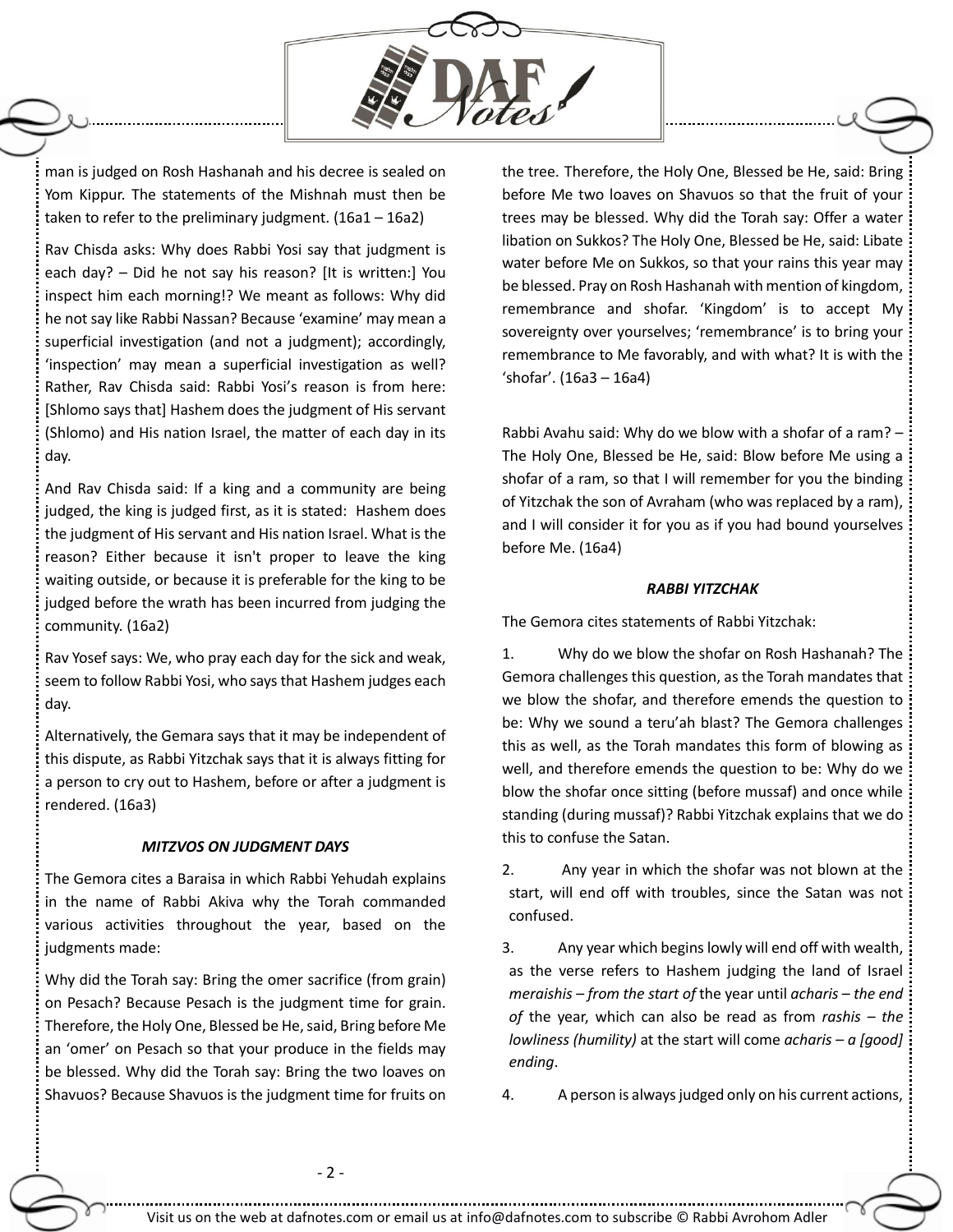

and not his future actions, as we see from the angel who told Hagar that Hashem has heard the cries of Yishmael as he is (now), regardless of the evil that would come later.

5. Three things bring up a person's sins: a shaky wall over a person, deep concentration in prayer (leading him to assume it will be accepted), and one who hands his claim against someone to Hashem (as these cause his situation to be more closely investigated by the heavenly court). The Gemora supports this from Rabbi Chanan, who says that whoever hands his claim against someone to Hashem is punished first, as it is stated: Sarai said to Avram: My injustice is upon you [let Hashem should judge between me and you], and it is written: And Avraham came to eulogize Sarah and to cry on her [i.e., Sarah ultimately died before Avraham].

6. Four things tear up a negative decree against a person: charity, crying out to Hashem, changing a name, and changing actions.

The Gemora cites a verse for each one:

1. Charity: Charity will save from death.

2. Crying to Hashem: They cried out to Hashem when they were oppressed, and Hashem saved them from their straits.

3. Changing a name: After Sarai's name was changed to Sarah, Hashem said he will bless her with a son.

4. Changing actions: When Hashem saw that the people of Ninveh changed their actions to repent, he recanted the decree to destroy them.

Charity, as it is written: And charity delivers from death. Crying out, as it is written: Then they cried to Hashem in their trouble, and he delivered them out of their distresses. Change of name, as it is written: As for Sarai your wife, you shall not call her name Sarai, but Sarah shall her name be; and it continues: And I will bless her and moreover I will give you a son through her. Change of conduct, as it is written: And God saw their deeds, and it continues: and God relented of the evil which He said He would do to them and He did not do it. Some include 'change of place,' as we see that Hashem promised Avraham that he would make him into a large nation after he left his land and went to Eretz Yisrael. Others say that the blessing was a result of the merit of Eretz Yisrael, not 'moving' per se.

7. One must greet his teacher on Yom Tov, as we see that when the Shunamis's husband asked her why she was going to Elisha, he said, "It isn't Rosh Chodesh or Shabbos," implying that going on those days would be understood.

8. One must purify himself for Yom Tov, as the verse says that you should not touch the carcasses of non-kosher animals.

The Gemora supports this with a Baraisa, which cites the same verse: 'And their carcasses you shall not touch'. I might think that [ordinary] Israelites are cautioned not to touch carcasses. Therefore, it says: Say to the Kohanim the sons of Aaron; [which shows that] the sons of Aaron are cautioned but ordinary Israelites are not cautioned. May we not then argue a kal vachomer: Seeing that in the case of a serious tumah, while the Kohanim are cautioned Israelites are not cautioned, how much less [are they likely to be cautioned] in the case of a light tumah! What then am I to make of the words: 'and their carcasses you shall not touch'? — On the festival. (16b1 – 16b3)

#### *THREE BOOKS ON ROSH HASHANAH*

Rav Kruspeda'i cites Rabbi Yochanan who says that three books are opened on Rosh Hashanah: one for the absolute wicked, one for the absolute righteous, and one for the average people. The righteous are immediately signed and sealed for life, the wicked are immediately signed and sealed for death, while the average people's judgment is pending from Rosh Hashanah to Yom Kippur. If they merit, they are written for life, but otherwise they are written for death.

Rabbi Avin says the source for this is the verse which says that "they will be erased from a book of life, and with the righteous they will not be written," which can be read as: They will be erased from a book: the wicked; of life: the righteous; with the righteous they will not be written: the average people.

Rav Nachman bar Yitzchak says the source is the verse in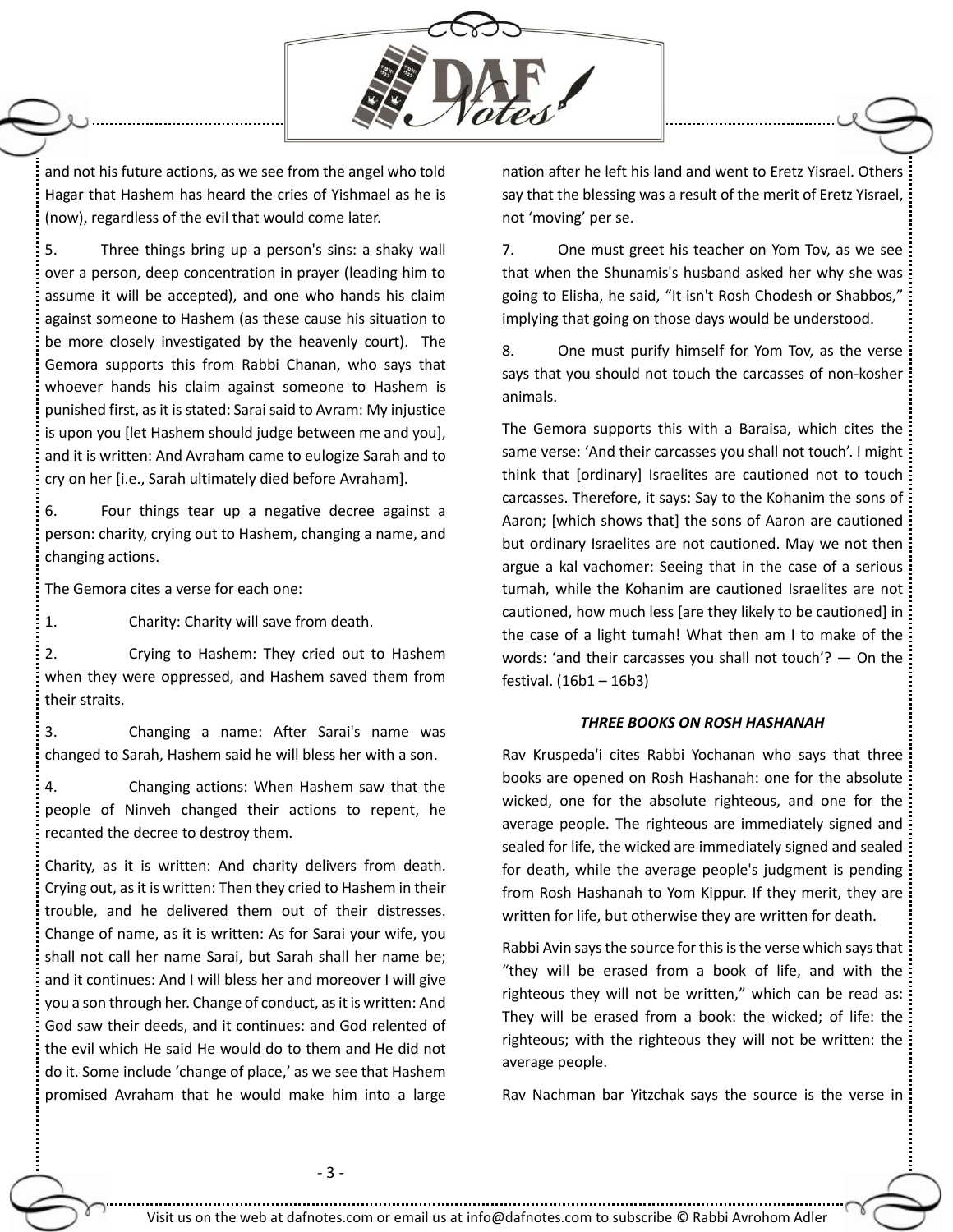

which Moshe says "and if not, please erase me from Your book, that You wrote," which can be read as: Please erase me: the wicked; from Your book: the righteous; that You wrote: the average people. (16b3)

## *ULTIMATE JUDGMENT*

The Gemora cites a Baraisa regarding the ultimate judgment. Bais Shammai says that there are three groups on the Day of Judgment: the absolute wicked, the absolute righteous, and the average people. The absolute righteous are signed and sealed immediately for eternal life, the absolute wicked are signed and sealed immediately to Gehinnom, as the verse says that many of those sleeping in the ground (i.e., the dead) will awaken, these for eternal life, and these for eternal shame. The average people go to Gehinnom, and then cry out and come up, as the verse says that "I will bring the third group in fire, and purify them like purifying silver, and like purifying gold, he will call in My name, and I will answer him." Chanah referred to this group in her poem when she said that Hashem causes death and gives life, He brings down to the depths and brings up.  $(16b4 - 17a1)$ 

#### **INSIGHTS TO THE DAF**

# **ROSH HASHANAH IN TISHREI**

Why is man judged on the first of Tishrei? The Ran explains that people are judged on Rosh Hashanah since that is the day that the world was created according to Rabbi Eliezer. He offers a different reason according to Rabbi Yehoshua who maintains that the world was created in Nissan. Hashem wanted that Klal Yisroel should be judged favorably and therefore the first of Tishrei was chosen as the Day of Judgment since it is close to Yom Kippur which is the day that has been designated for forgiveness and atonement for all future generations.

The Maharsha asks that the Ran didn't explain completely why the judgment begins ten days prior to Yom Kippur. The Maharsha writes that since we learned previously that Hashem decreed that Sarah, Rochel and Leah will bear children and this was the day that Yosef was released from prison, it is fitting that Rosh Hashanah was designated to be the Day of Judgment.

The Tzlach answers that Rabbi Yehoshua maintains that Hashem thought about creating the world in Tishrei but He didn't actually create it until Nissan. The reason the first of Tishrei was chosen over Nissan is because the first of Tishrei is close to Yom Kippur which is the day designated for forgiveness.

Abudraham writes in the name of the Rambam that Hashem is not like a regular king. A human king judges his friends when he is in a good mood and judges his enemy when he is angry. Hashem judges the entire world in the month of Tishrei which is a time of appeasement due to all the mitzvos and festivals contained in that month.

Meshech Chochmah in Parshas Emor cites a Medrash that Rosh Hashanah is immediately after the harvest season, indicating that it is in the merit of the mitzvos of sustaining and providing the poor from one's grain even without checking the poor person's credentials (they didn't need a green card), Hashem provides life to all even if they might not deserve it.

# **SO MANY JUDGMENTS**

The Mishnah states that there are four occasions in the year that the world is judged. On Pesach for the grain, on Shavuos for the fruits of the tree, on Rosh Hashanah all the people pass before Hashem and on Sukkos there is a judgment on water.

The commentators ask: If man is judged on Rosh Hashanah, it would be assumed that the judgment includes anything which affects him. What is the necessity to have other days to judge how much rain will fall on his field or how well his grain will grow when the judgment for this was issued on Rosh Hashanah?